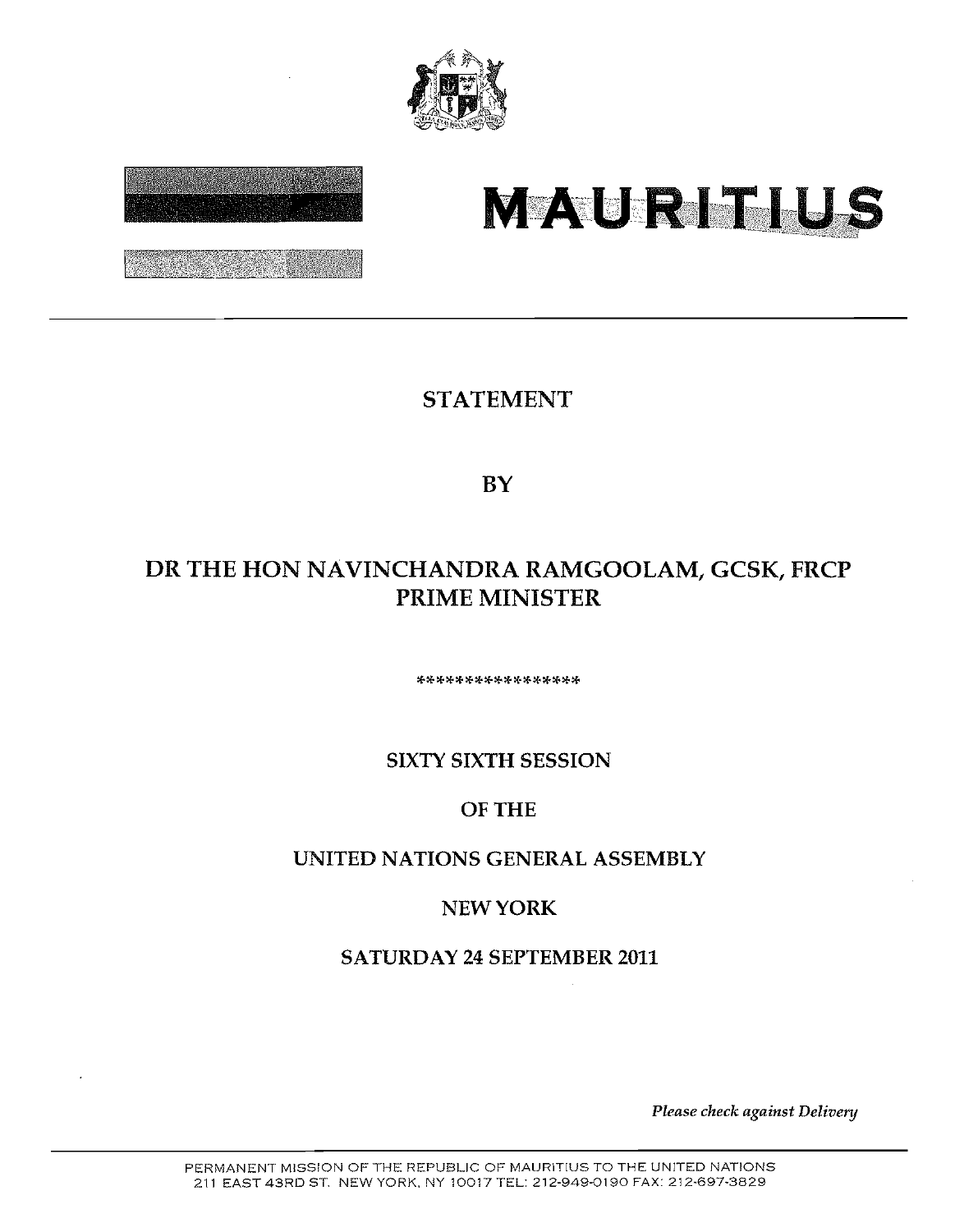$\mathcal{L}^{\text{max}}_{\text{max}}$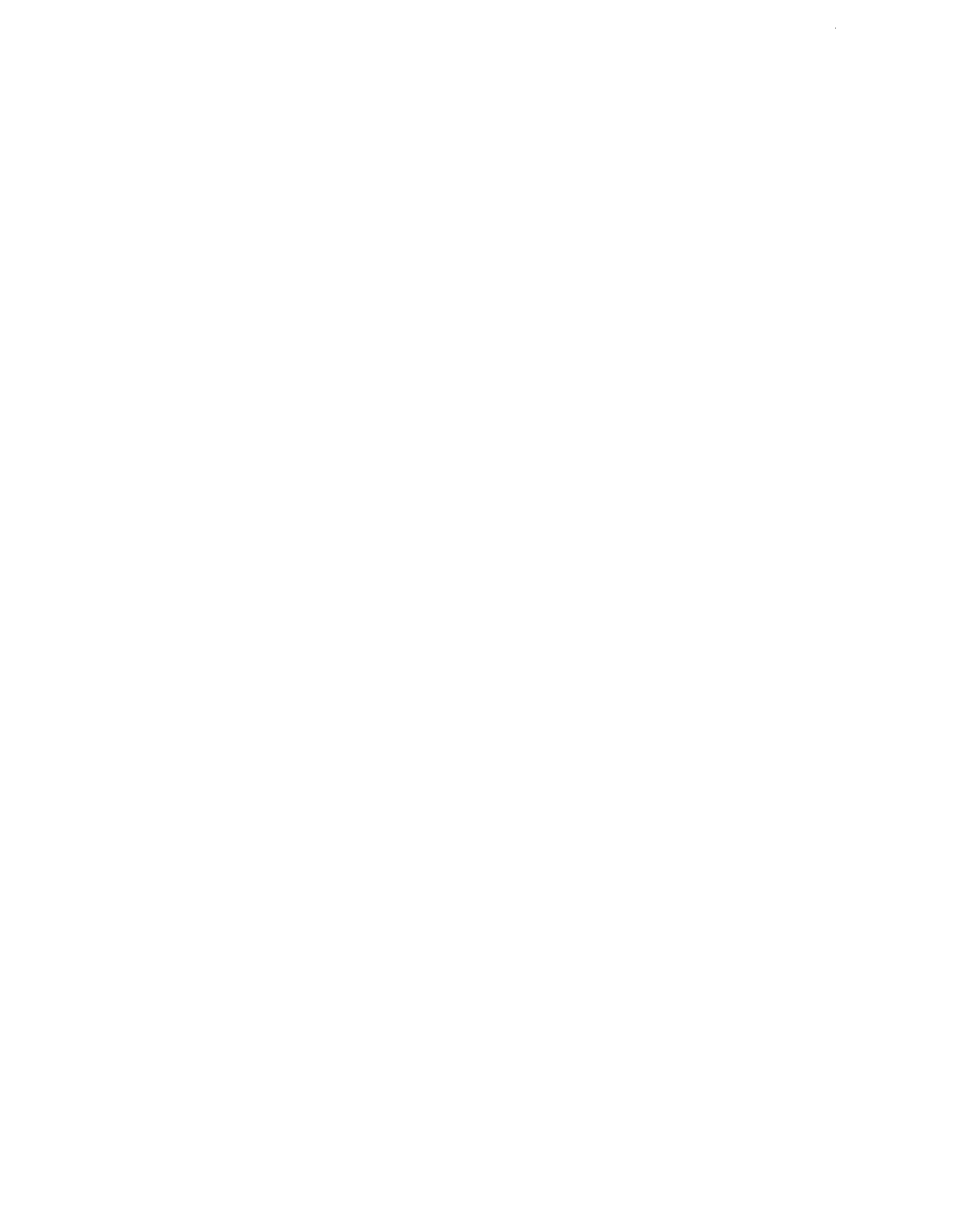Mr President, Excellencies, Fellow Delegates,

The primary purpose of the United Nations is to maintain peace and security, as set out in the very first Article of its Charter. This remains the top priority of the international community and of the United Nations.

However, sixty-six years after the adoption of the Charter our definition of peace and security differs from what it was in the immediate aftermath of the Second World War. Our concerns are today wider than just the suppression of aggression or similar breaches of peace. We are now equally concerned about the threats to peace and security resulting from factors other than armed aggression. Tensions exist, within nations and amongst nations, as a result of unequal access to resources, lack of food security or existential threats because of the inability to address climate change issues.

Insecurity also results from the absence of an adequate international machinery for the redress of grievances and the peaceful settlement of disputes.

I propose to deal with what could be four of the constitutive elements of present day security that the international community and the United Nations should address:

- 1. Economic Security
- 2. Environmental Security
- 3. Human Security; and
- 4. Legal Security.

## 1. ECONOMIC SECURITY

Mr. President, when peoples and nations feel inextricably mired in poverty and face bleak prospects of development, they are insecure about their future. This economic insecurity may ultimately threaten global peace.

The current economic turmoil is deepening the despair of those who live in need and spread despondency even in relatively affluent countries. The world economy is yet to recover from the crisis of 2008.

Today, Europe and North America struggle with budget deficits, unsustainable debts and high unemployment. At the same time, the recent political turmoil across the Middle East could mean that oil and food prices would continue to rise.

As developed economies grapple with these serious challenges, the developing world finds itself negatively impacted by economic and financial crises resulting from failures in which it had no part.

Whilst the ability of established developed countries to deal with economic and financial problems is in question, the world is witnessing the rapid rise of a number of emerging economies.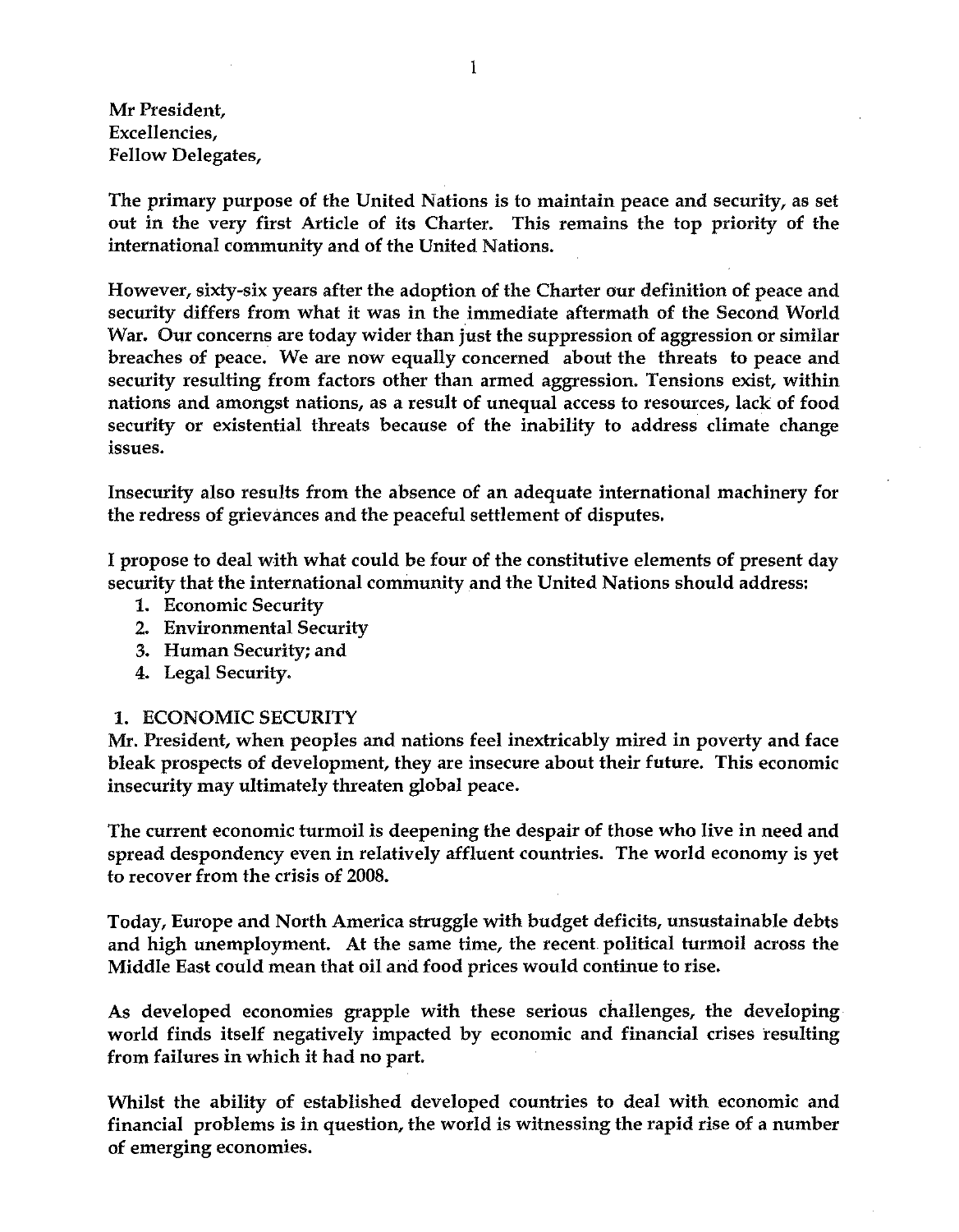As the economic center of gravity shifts eastwards and creates new opportunities we must ensure that the formidable global-challenges do not create economic insecurity for those who feel left behind and lead to other threats to international security.

It is imperative that we manage these transformations judiciously and with pragmatism.

I must stress, in this context, the particular economic vulnerabilities of Small Island Developing States. The economies of SIDS remain highly volatile because of their open economies, small economic size, narrow resource base, disadvantages in economies of scale, high export concentration, high dependency on imports with high vulnerability to energy and food price shocks.

We reiterate that SIDS need to be granted preferential treatment as part of a global strategy to ensure economic security. Regrettably, SIDS have been denied the formal recognition of their specific vulnerabilities that would entitle them to special consideration. My delegation supports the full implementation of the Barbados Plan of Action and the Mauritius Strategy on SIDS.

As there are increasing concerns over issues like employment, food security, climate change, access to water, it is a matter of regret that trade talks which could have given a boost to international trade and hence to economic security are stalled.

On a broader note, Mr President, I must say that talks on trade and other economic issues, to the extent that they take place at all, are held in sectoral and often restricted fora. Whilst the specialised nature of these negotiations or of the scope of matters being addressed by standard-setting organisations may require dedicated sectoral frameworks, it is imperative that the international community ensures that:-

- 1. these frameworks are legitimate ones with universal membership; and
- 2: that the UN, as an apex body, has a holistic view of global economic, financial, trade and development issues.

Mr President, the United Nations played a significant role in the 70's, in shaping the conceptual framework for a new international economic order. The United Nations adopted a number of landmark resolutions which laid the normative foundation for a more equitable economic order. The United Nations still has a role to play in shaping the world economic order to ensure economic security, in accordance with its mandate under the Charter.

The United Nations is the only international organisation with the legitimacy and the universality required, but also with the responsibility to have an overview of global economic development.

In doing so, the United Nations will ensure policy coordination between sectoral fora, set the principles and guidelines for sector-specific negotiations and assume its ultimate responsibility for the economic security of all nations.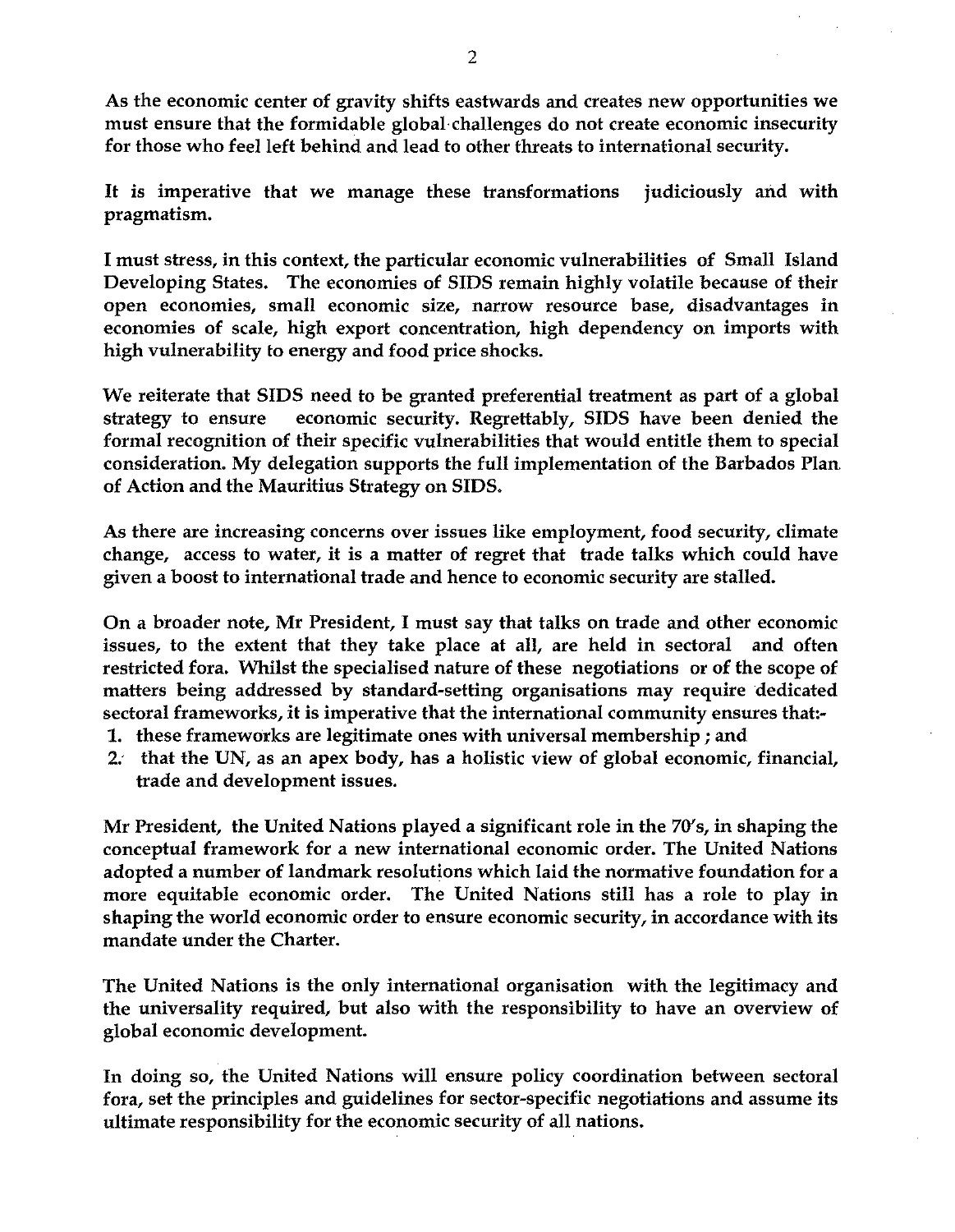To reaffirm its responsibility with respect to economic security, the United Nations must not only undergo institutional reforms and reforms in its working methods but also re-balance its respective focus on political and economic issues.

In this context the Economic and Social Council must be given the prominence that it was intended to have as one of the main organs of the United Nations.

In assuming its responsibility with respect to economic security a reformed and revitalized United Nations will have to work more closely with regional cooperation institutions which are indeed the pillars of international cooperation.

#### Mr President,

The high food prices of 2007 and 2008 and the global economic crisis led millions of people into food insecurity and raised the total number of people going hungry to over one billion. Commodity prices remain high and the risk of repeated crises is real. With the projected increase in world population, to 9.1 billion by 2050, and the rising costs of production, there is a risk of persistent price volatility. This will be exacerbated by the effects of climate change. The international community must, therefore, seriously address the issue of food insecurity around the world.

Economic security also entails working towards a more inclusive national society, without discrimination, eliminating inequalities and fostering a wider participation of all sections of the community in national development and governance.

#### Mr President,

Three days ago we gathered to commemorate the tenth anniversary of the adoption of the Durban Declaration and Programme of Action. We welcome the progress that has been achieved in the fight against racism, racial discrimination, xenophobia and related intolerance since 2001. We nonetheless recognize that in spite of these efforts, many people continue to be victims of these despicable practices.

#### Mr President,

We commend the United Nations for the success of the High-level Meeting on Youth and the adoption of the outcome document. Development and security will require the increased participation of youth in the formulation of strategies and policies.

In this same spirit, we welcome the establishment of UN Women and its overarching vision of a world in which societies are free of gender-based discrimination, where women and men have equal opportunities, respect and consideration. A more inclusive world where the intellectual and economic potential of women is fully realized will promote Economic Security.

In June, next year, world leaders will meet in Rio to renew their political commitment to sustainable development and hopefully to adopt concrete measures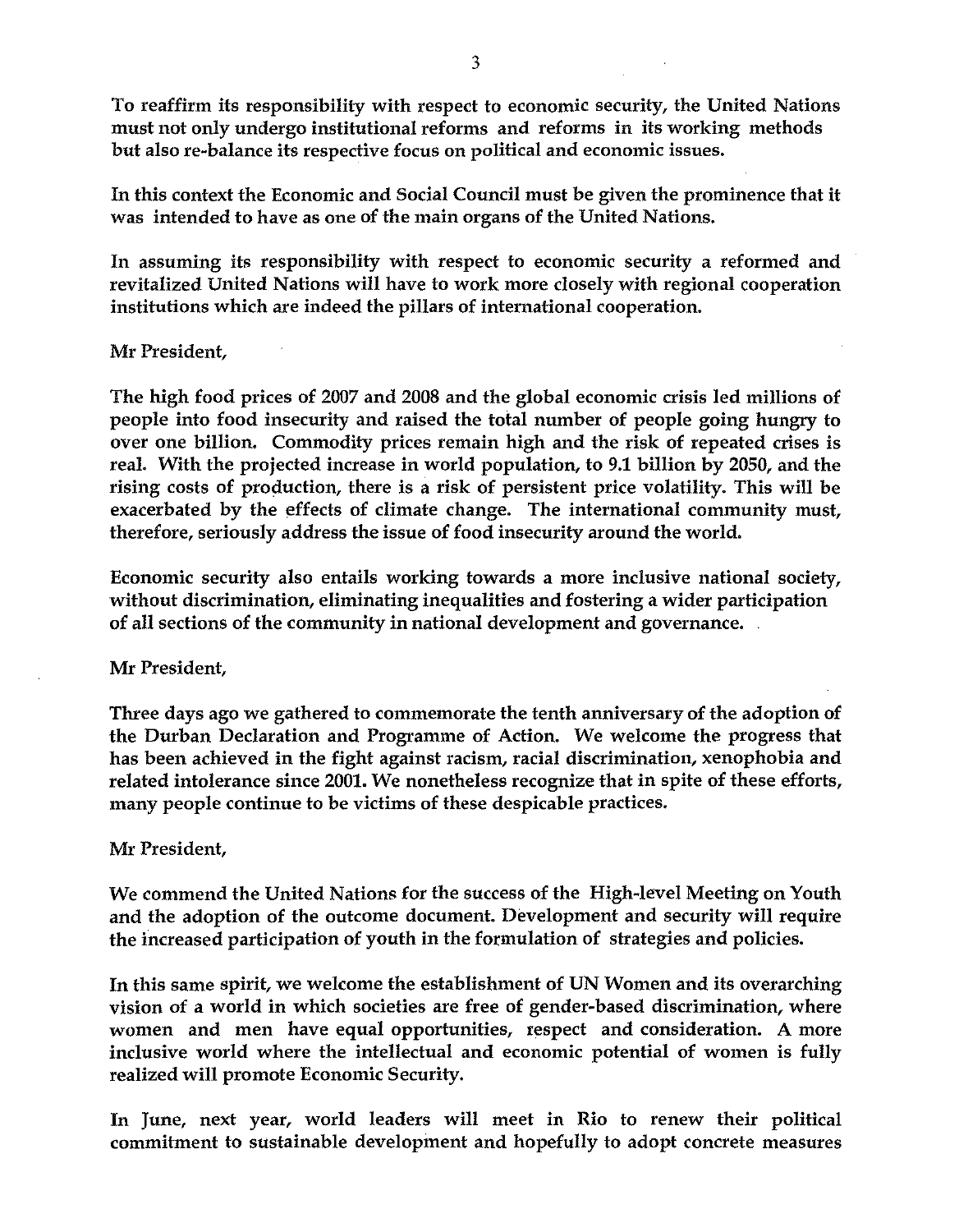that will contribute to greater Economic Security. But we will also have to consider why many past commitments have not been honoured before we can move ahead.

We look forward to the oceans receiving the attention that they deserve at Rio, as part of the broader economic agenda of the international community. Small Island States, in particular, rely on the international community to give due attention to the sustainability of the oceans in the context of Rio+20 and beyond. The sustainability of the oceans is crucial for the security and, in some cases, the very survival of many Small Island States.

#### 2. ENVIRONMENTAL SECURITY

Mr President,

Humanity as a whole is now increasingly concerned about its environmental security, as it has probably never been in its history. For some small island nations, this concern is, in fact, an existential one. '

The United Nations has, over the last decades, brought to the fore the concept of sustainable development and the measures required to promote such development. The preparatory work underway prior to Rio+20 has highlighted the serious gaps we still face in this area. The disruptions resulting from climate change pose a threat to global security.

Mr. President, climate change is real ! Extreme weather phenomena, such as super storms, floods, droughts and heat waves, are already upon us. Climate change is affecting us in our daily life, and threatens the very survival of many small islands. Mauritius is already experiencing the adverse effects of climate change. Air temperature has risen by 0.6 to 1.1 degrees Celsius in different microclimates over the last decades. The sea level is rising at the rate of 1.2 millimeter per year in the Southwest Indian Ocean. Our annual rainfall has decreased by 8% compared to the 1950s. Extreme weather conditions, like flooding, are becoming more frequent. Summer days are warmer and winter days milder.

Without international cooperation and concerted action, the impact of climate change will be devastating for all our nations.

My delegation firmly believes that the United Nations Framework Convention on Climate Change is the primary international, intergovernmental forum for negotiating the global response to climate change.

Small island nations are economically vulnerable. Their vulnerability is exacerbated by the dramatic consequences of climate change.

Small Island States rely on the international community for their security.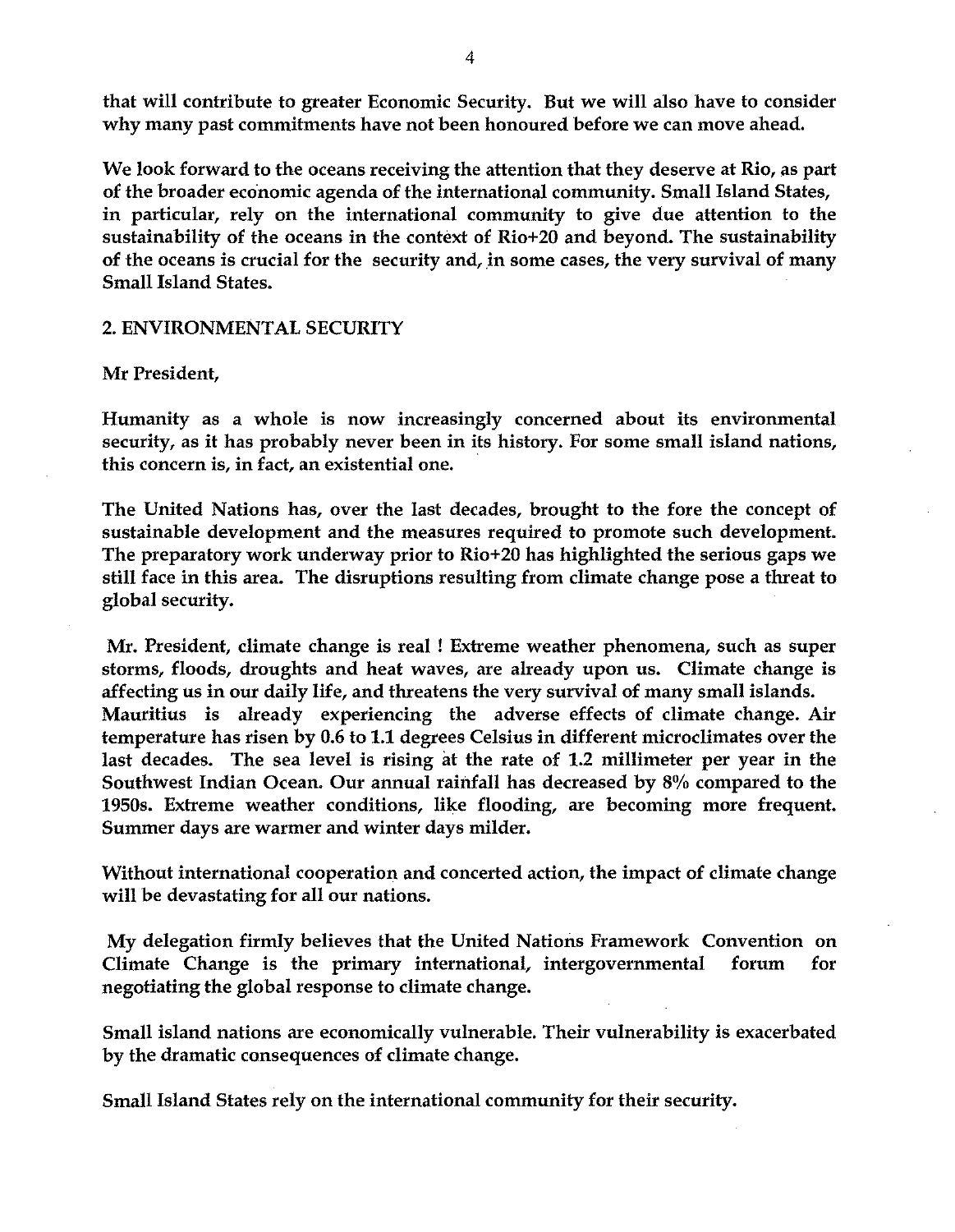#### Mr President,

Mauritius is committed to the Green Economy concept. We recognize that it is not a one-size-fits-all concept. Countries need to reflect their own national realities and priorities in their implementation of the concept.

My Government has been pursuing a sustainable development strategy. The Maurice Ile Durable project, which we adopted in 2008, is taking shape. A whole range of measures have already been implemented. We propose to increase the share of renewable energy in power generation, from the present 18% to 35%, by 2025, by making more intensive use of bio-fuels, wave, solar and wind energy. I have, to this end, set up a full-fledged ministry responsible for sustainable development in May last year.

We are engaged in a national consultation process to formulate strategies and policies that have public support to protect the environment, deliver social justice and create a sustainable economy.

#### Water

Climate has and will continue to impact water cycle both directly and indirectly by affecting precipitation and evaporation cycles as well as water availability and its pattern of consumption. Many regions of the world are already experiencing reduced rainfall. As climate change intensifies and water scarcity becomes more acute, the threat of tensions amongst different users may increase. The international community must therefore work together to address this pressing issue.

Environmental Security must be one of the priority goals of the United Nations in promoting global security.

#### 3. HUMAN SECURITY

#### Mr President,

In addition to climate change which poses an existential threat to some nations, people of the world continue to be concerned about their own security . I will mention four of these concerns:

#### A. Disarmament

Disarmament is a major component of the international security strategy. The threat to humanity posed by the continued existence of nuclear and other weapons of mass destruction is of universal concern.

Our failure to resolve the issue of disarmament continues to undermine global development and security.

A significant reduction in the production of conventional weapons and eventually a world free of nuclear weapons is a goal that will only be achieved over time and that will require patience and perseverance. As a matter of fact, the international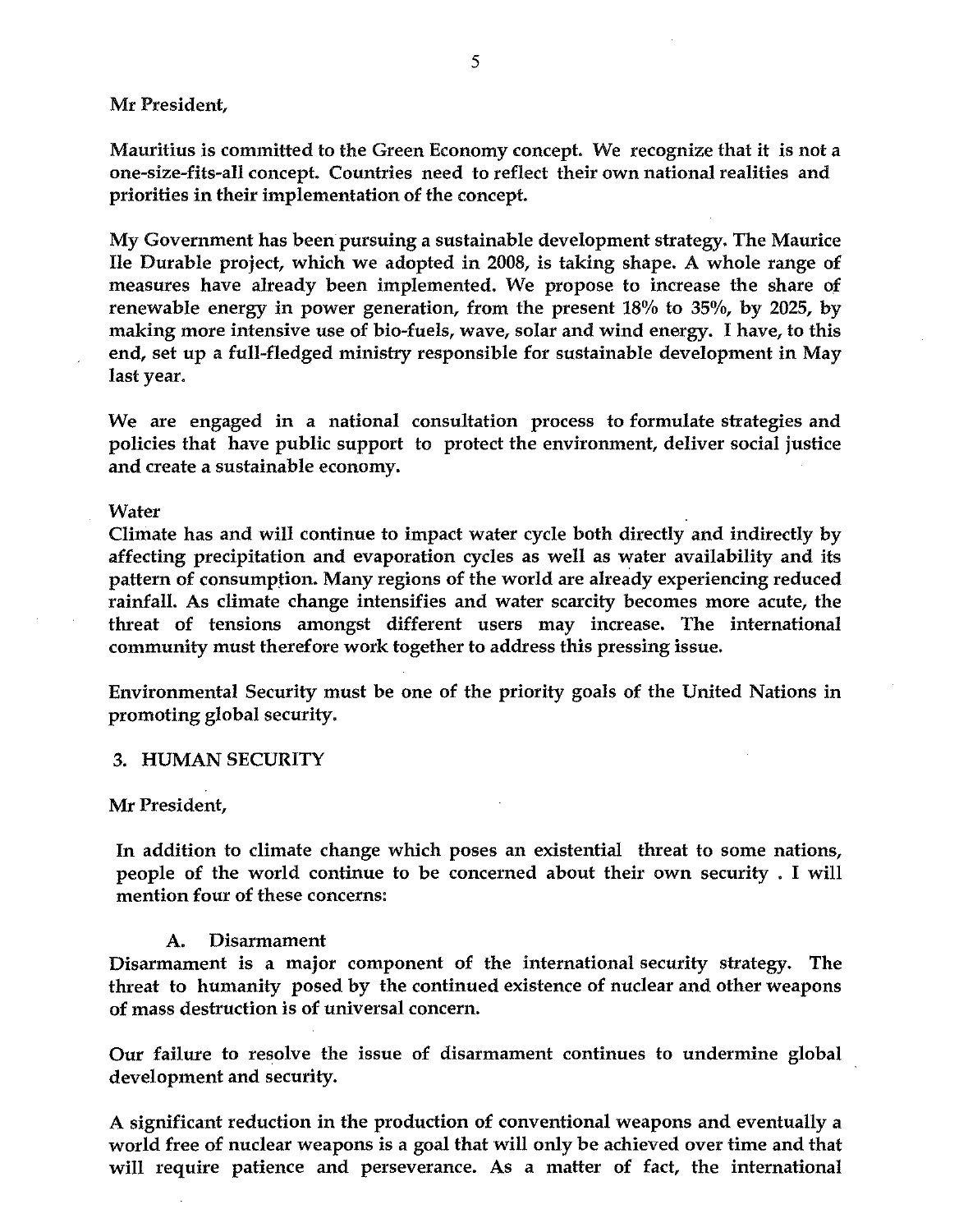political environment is probably more conducive to the realisation of these goals now than it has ever been in the past.

#### B. TERRORISM

Terrorism continues to be a threat to security. Recent events have reminded us that acts of terrorism can be perpetrated by extremists from all sides of the political spectrum and that terrorism breeds equally in poor and rich countries.

The international community needs to follow up on the UN Global Strategy to combat terrorism and enhance international cooperation in this regard.

#### C. NARCO-TRAFFICKING

The World Drug Report 2011 again shows that drug trafficking and consumption remain significant. Narco-trafficking and drug money in organized crime and terrorist activities are a threat to stability and security at national and regional levels.

As we celebrate the 50th anniversary of the 1961 Convention on Narcotic Drugs, let us recommit our efforts to fight drug trafficking as part of the global strategy to ensure Human Security.

#### D. HIV/AIDS

We are thirty years into the fight against HIV/AIDS which is an ever present threat to Human Security. I am convinced that we have achieved more, in the ten years since the UNGA Special session on HIV/AIDS than we did in the previous two decades. It is heartening that the HIV/AIDS High Level Meeting, held in June, has renewed the political commitment of governments to halt and reverse the spread of HIV/AIDS and to ensure that, by 2015, no child is born with HIV.

Mauritius fully adheres to the UN-AIDS vision of Uniting for Universal Access. The National AIDS Secretariat, which I set up in May 2007, pursues its work to achieve "zero new infection", "zero discrimination" and "zero AIDS-related death" in Mauritius.

#### 4. LEGAL SECURITY

#### Mr President,

Article 2 of the UN Charter, provides that all members shall settle their disputes by peaceful means. Article 33 of the Charter spells out the means and ways of doing so. In the same spirit, the Charter provides, at its Chapter 14, for the establishment of the International Court of Justice.

However, Mr President, recourse to international adjudication for peaceful settlement of disputes between States has, historically, required the consent of the States concerned. In recent times, a number of bilateral or multilateral agreements have provided for the prior commitment of States to submit to arbitration or adjudication. We welcome this development.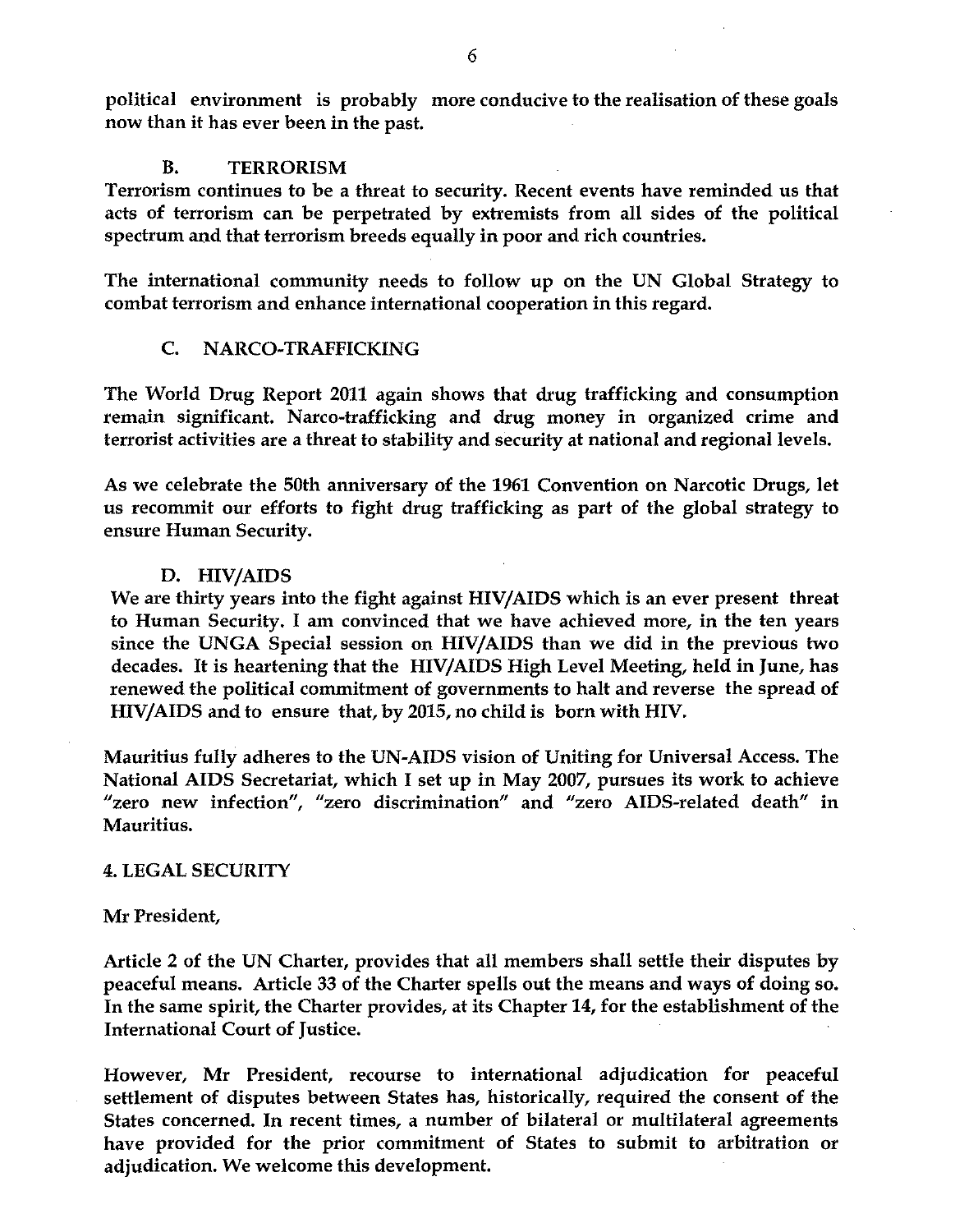Security requires appropriate legal framework for the redress of grievances or the settlement of disputes. The international community has yet to set up an adequate machinery for peaceful settlement of disputes that is available to all States.

The United Nations has decided to convene a High-level meeting during the 67th session on the Rule of Law. We welcome this decision but we want to stress that the debate on the rule of law must apply at both national and international levels. We would therefore look forward to the United Nations discussing the rule of law, as it applies to inter-State relations, as part of the forthcoming debates.

Allow me, Mr. President, to give as an example, the difficulties which my own country has experienced in resolving a dispute relating to decolonization with the former colonial power, the United Kingdom.

The Chagos Archipelago which is part of Mauritian territory, was excised from Mauritius prior to independence, in disregard of United Nations Resolutions 1514 and 2066 and the principles of international law, and declared as the so-called British Indian Ocean Territory. The United Kingdom has failed to engage in any meaningful discussions, with us on this matter.

When the Government of Mauritius consequently announced, in 2004, that it would refer the dispute to the International Court of Justice, the United Kingdom immediately amended its declaration, under Article 36 of the ICJ Statute, to oust the jurisdiction of the Court with respect to certain disputes with a member or former member of the Commonwealth.

This illustrates the kind of difficulties which a State may have in settling a claim under international law. The States involved in the dispute may refuse to negotiate in good faith and seek to ensure that no international tribunal can determine the law applicable to the dispute.

We call on the United Nations to keep under review the whole issue of settlement of disputes, including by judicial means, and to set standards of conduct for all States with respect to negotiation, conciliation, mediation or other forms of non-judicial and peaceful settlement of disputes or alternatively submission of the dispute to adjudication.

In this context, Mauritius is particularly pleased to welcome the decision of the President of the General Assembly to adopt, as the theme for the current session of the General Assembly, the Role of Mediation in Settling International Disputes. We assure you of our full support in advancing this cause.

Greater legal security also requires better global governance. In this respect the United Nations must lead by example. The UN must recognise that the world has changed since 1945. Current efforts to adopt reforms in relation to the Security Council, the revitalization of the General Assembly and the working methods of our Organisation have to be given the sincere and strong support that is required.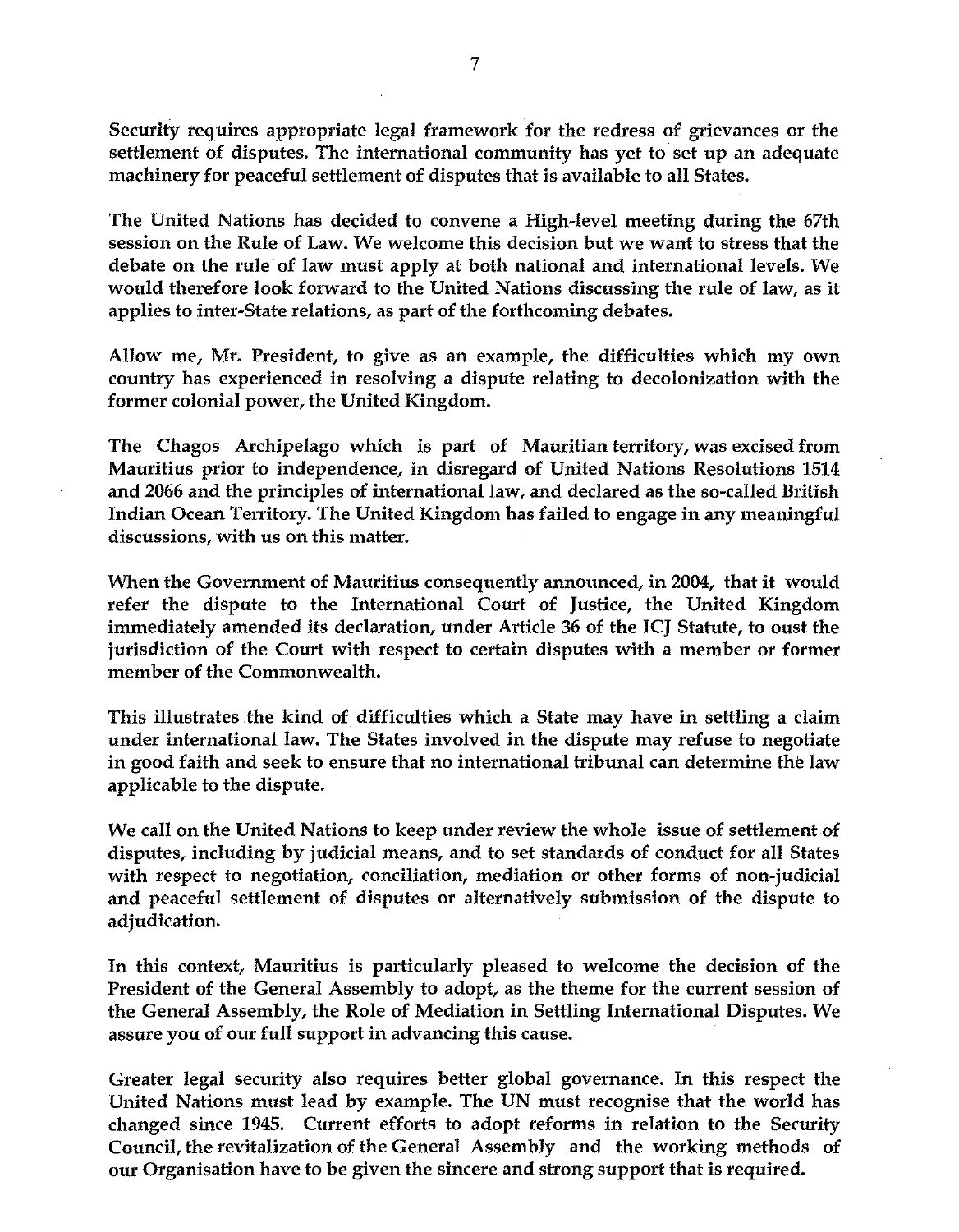My delegation continues to believe that comprehensive reform of the Security Council should include reform in the membership of both the permanent and nonpermanent categories. Mrica should no longer be deprived of its right to permanent representation in the Council. My delegation fully supports the African common position enshrined in the Ezulwini Consensus and the Sirte Declaration.

We believe equally that Latin America also fully deserves permanent representation in the Council.

Mauritius further reiterates its support to India's rightful aspiration to a permanent seat in a reformed Security Council.

Mr President,

We also look forward to a more all-inclusive UN system which can effectively address issues of international security with the admission of Palestine as a member State. The United Nations and the international community have a duty to restore to the Palestinian people their dignity and their right to statehood and security. Mauritius supports the application for full membership of the United Nations, submitted to the Secretary General yesterday by the President of the State of Palestine and the legitimate aspiration of the Palestinian people to take their rightful place in the international comity of nations. We welcome the statement by President Abbas that Palestine extends its hands to the Israeli Government and the Israeli people for peacemaking and for building cooperative relations between the States of Palestine and Israel.

We are also pleased to welcome the emergence of South Sudan as an independent and sovereign State and its admission to the United Nations.

Mr President, before I conclude, I wish to say a few words about matters of interest to our region.

#### A. PIRACY

As a coastal State of the Indian Ocean, Mauritius is concerned by piracy which poses a threat to global commerce. It hinders economic development and has become a major security issue in the region and beyond.

We welcome the response of the international community to this serious threat. Cognizant of the problems that arise in connection with the prosecution and detention of pirates, Mauritius has offered to assist with the prosecution and detention of pirates.

**In** this regard, Mauritius and the European Union have signed an agreement, in July this year, to enhance our capacity to contribute to the international effort under way.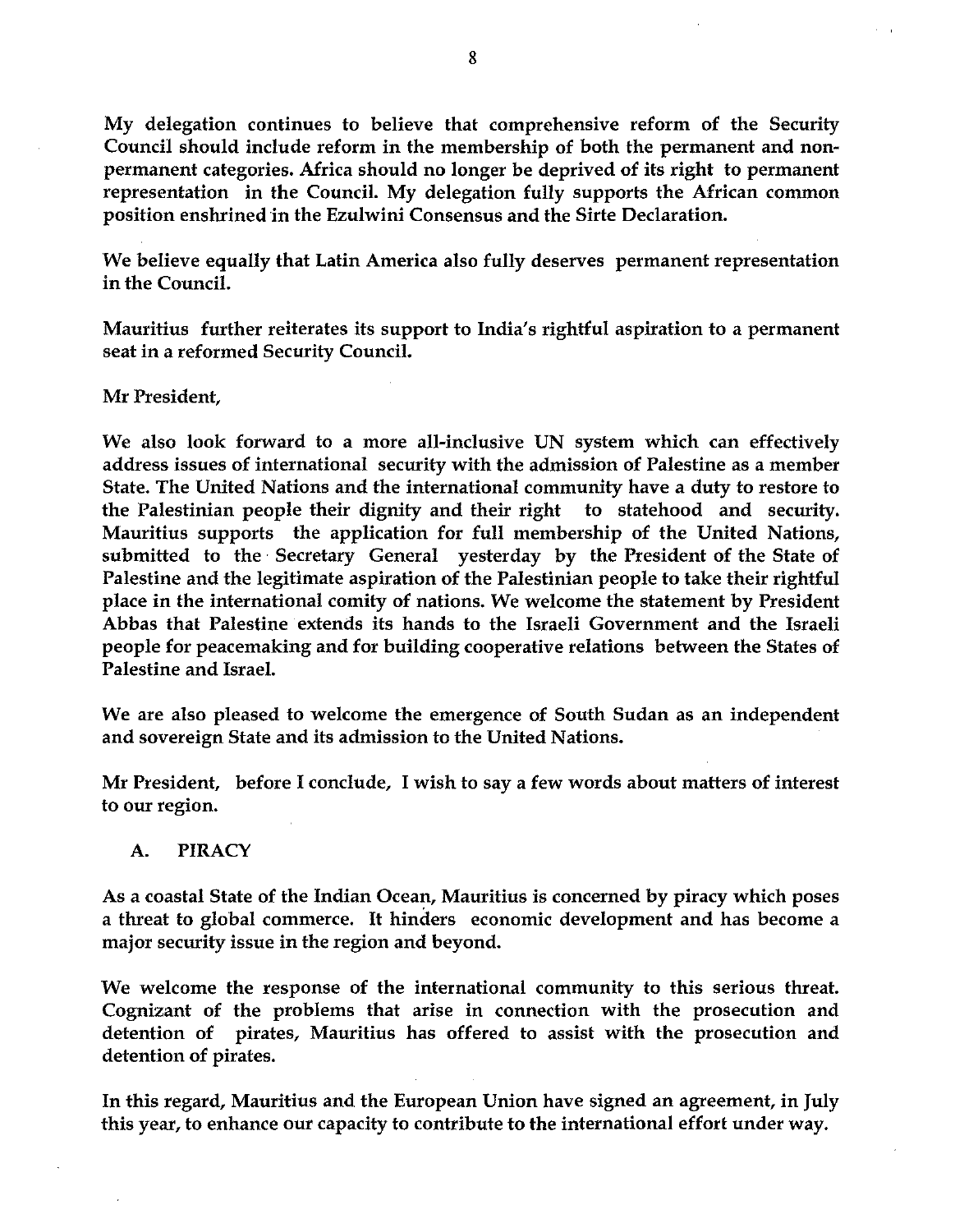If the international response to the famine, in Somalia, is not commensurate with the immense and immediate needs of the people, we fear that the problem will only worsen.

## B. CHAGOS AND TROMELIN

## Mr President,

The continued unlawful occupation of the Chagos Archipelago by the United Kingdom is a matter of concern for the region. Mauritius welcomes the support of the African Union and of the Non-Aligned Movement for the territorial integrity of our country. The purported declaration of a Marine Protected Area around the Chagos Archipelago by the United Kingdom in breach of the United Nations Convention on the Law of the Sea is another cause for concern. This is why in December 2010 Mauritius commenced arbitration proceedings against the UK under the 1982 Convention on the Law of the Sea.

As regard Tromelin, Mauritius and France have made progress with an agreement on joint management without prejudice to our sovereignty. However we need to continue our dialogue for at the end of the day, the territorial integrity of Mauritius will not be complete without the return of Tromelin.

## C. MADAGASCAR

As a member of SADC and the current Chair of the Indian Ocean Commision, Mauritius welcomes the signing last week of an agreement between leading stakeholders on a roadmap for the restoration of democracy in our neighbouring State of Madagascar. This agreement was reached following the relentless efforts of SADC and of the IOC to bring the parties together. The implementation of the roadmap requires holding of national and local elections for which important resources need to be mobilized. We call on the United Nations and the international community to extend all their support for the successful implementation of the roadmap.

## Monsieur Ie President,

L'absence de securité que ce soit sur le plan économique, écologique, juridique ou même, dans certains cas, existentiel appelle à une révision des obligations statutaires des Nations Unies . Même si la préoccupation initiale des pères fondateurs concernant les menaces à la sécurite internationale sont toujours valables, la communaute internationale est aujourd'hui aussi preoccupee par d'autres menaces à sa securité et par d'autres défis à relever.

Je tiens à ajouter, Monsieur le Président, que dans cette réactualisation de la notion de sécurite et, par consequent, la redéfinition du role des Nations Unies, la communaute Internationale doit egalement promouvoir Ie dialogue inter-culturel et inter-civilisations. Nous nous félicitons de l'ntitiative du Secrétraire Général de créer L'Alliance des civilisations – ONU qui a pour mission d'améliorer la compréhension